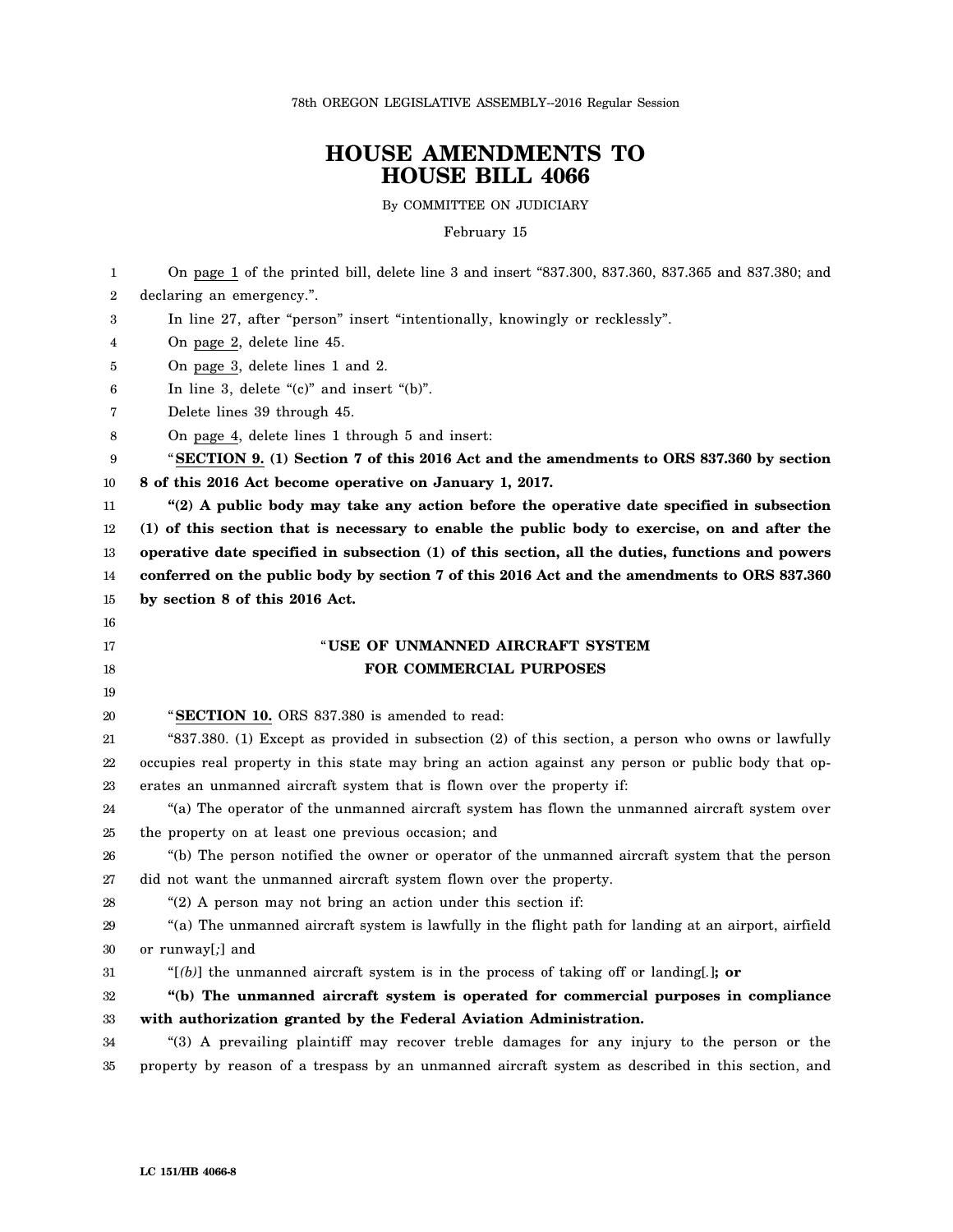| 1  | may be awarded injunctive relief in the action.                                                       |
|----|-------------------------------------------------------------------------------------------------------|
| 2  | "(4) A prevailing plaintiff may recover attorney fees under ORS 20.080 if the amount pleaded in       |
| 3  | an action under this section is \$10,000 or less.                                                     |
| 4  | "(5) The Attorney General, on behalf of the State of Oregon, may bring an action or claim for         |
| 5  | relief alleging nuisance or trespass arising from the operation of an unmanned aircraft system in the |
| 6  | airspace over this state. A court shall award reasonable attorney fees to the Attorney General if the |
| 7  | Attorney General prevails in an action under this section.                                            |
| 8  |                                                                                                       |
| 9  | "CRITICAL INFRASTRUCTURE FACILITIES                                                                   |
| 10 |                                                                                                       |
| 11 | "SECTION 11. Section 12 of this 2016 Act is added to and made a part of ORS 837.300 to                |
| 12 | 837.390.                                                                                              |
| 13 | "SECTION 12. (1) As used in this section, 'critical infrastructure facility' means any of             |
| 14 | the following facilities, if completely enclosed by a fence or other physical barrier that is         |
| 15 | obviously designed to exclude intruders, or if marked with a sign conspicuously posted on the         |
| 16 | property that indicates that entry is forbidden:                                                      |
| 17 | "(a) A petroleum or alumina refinery;                                                                 |
| 18 | "(b) An electrical power generating facility, substation, switching station or electrical             |
| 19 | control center;                                                                                       |
| 20 | "(c) A chemical, polymer or rubber manufacturing facility;                                            |
| 21 | "(d) A water intake structure, water treatment facility, wastewater treatment plant or                |
| 22 | pump station;                                                                                         |
| 23 | "(e) A natural gas compressor station;                                                                |
| 24 | "(f) A liquid natural gas terminal or storage facility;                                               |
| 25 | "(g) A telecommunications central switching office;                                                   |
| 26 | "(h) A port, railroad switching yard, trucking terminal or other freight transportation               |
| 27 | facility;                                                                                             |
| 28 | "(i) A gas processing plant, including a plant used in the processing, treatment or                   |
| 29 | fractionation of natural gas;                                                                         |
| 30 | "(j) A transmission facility used by a federally licensed radio or television station;                |
| 31 | "(k) A steelmaking facility that uses an electric arc furnace to make steel;                          |
| 32 | "(L) A dam that is classified as a high hazard by the Water Resources Department;                     |
| 33 | "(m) Any portion of an aboveground oil, gas or chemical pipeline that is enclosed by a                |
| 34 | fence or other physical barrier that is obviously designed to exclude intruders; or                   |
| 35 | "(n) A correctional facility or law enforcement facility.                                             |
| 36 | "(2) Except as provided in subsection (3) of this section, a person commits a Class A vi-             |
| 37 | olation if the person intentionally or knowingly:                                                     |
| 38 | "(a) Operates an unmanned aircraft system over a critical infrastructure facility at an               |
| 39 | altitude not higher than 400 feet above ground level; or                                              |
| 40 | "(b) Allows an unmanned aircraft system to make contact with a critical infrastructure                |
| 41 | facility, including any person or object on the premises of or within the facility.                   |
| 42 | "(3) This section does not apply to:                                                                  |
| 43 | "(a) The federal government.                                                                          |
| 44 | "(b) A public body.                                                                                   |
| 45 | "(c) A law enforcement agency.                                                                        |